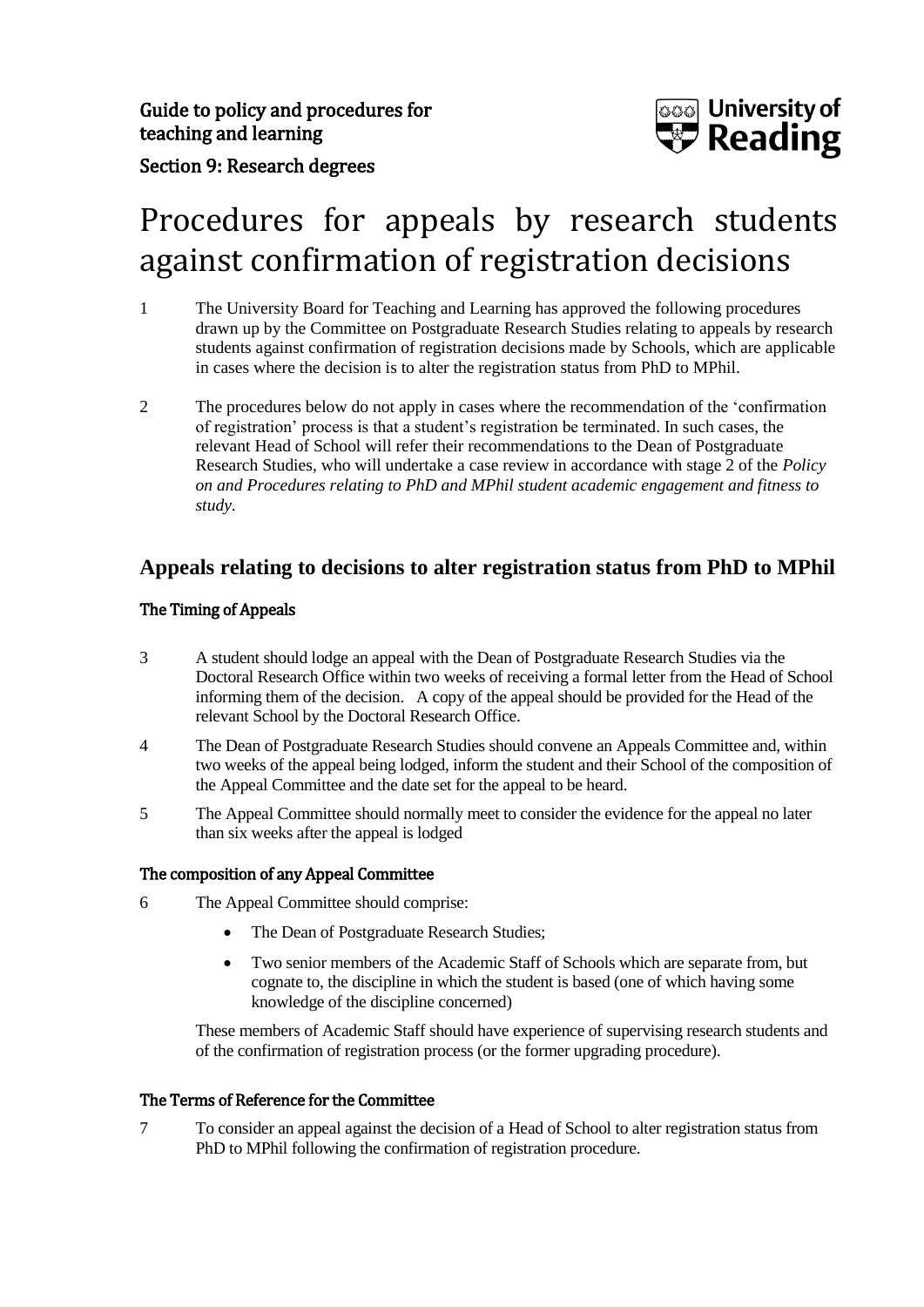- 8 To consider such an appeal on the basis of a statement of grounds of appeal submitted by the appellant.
- 9 To ensure that the procedures employed by the School (and Department where applicable) in considering whether the transfer of registration meet the procedures set out within the University *Code of practice on research students,* and that due process was followed during the confirmation of registration procedure.
- 10 To review the available documentary evidence to ensure that it is entirely consistent with the recommendations of the School / Department Directors of Postgraduate Research Studies, and the decision of the Head of School.
- 11 To make a decision on the appeal and to report that decision to both the appropriate Head of School and to the student.
- 12 It will be open to the Appeal Committee to:
	- i. Reject the appeal;
	- ii. Uphold the appeal, and confirm registration as 'PhD'; or
	- iii. Uphold the appeal, but the student be subject to a further confirmation of registration procedure no later than three months after the first such procedure

The decision of the Appeal Committee will be final.

13 To discuss the recommendation of the Appeals Committee with the parties involved as to the course to be taken by the School or Department.

#### The format/documentation to be provided

- 14 Where a Head of School makes a decision that a student not have their registration confirmed as PhD and should have their registration status changed to MPhil, the student should receive a written statement of the grounds on which that decision has been made.
- 15 As detailed in the section on 'The Timing of Appeals' above, a student wishing to appeal against such a decision will provide a statement of the grounds of his or her appeal to the Dean of Postgraduate Research Studies via the Doctoral Research Office within two weeks of receiving the Head of School's letter indicating the decision. A copy of the appeal should be provided by the Doctoral Research Office for the Head of the relevant School.
- 16 An appeal will only be considered on the following grounds:
	- If there has been a procedural irregularity
	- If there has been a bias
	- If there has been a material defect in the delivery of training which has had a significant impact on the result
	- If there has been a material default in supervision, which has normally been previously raised by the student but has not been satisfactorily addressed.
- 17 The Head of School (in consultation with the School / Department Director of Postgraduate Research Studies) should submit a response to the appeal, which should also be made available to the appellant.
- 18 The Appeal Committee should consider the following documentation and any other which the appellant or the Head of School wishes to submit:
	- The documentation originally considered by the School / Department Director of Postgraduate Research Studies (the *Code of Practice* states that this should, at the very least, comprise a written report from the student providing evidence of their research ability, a written recommendation from the student's supervisor(s), and a